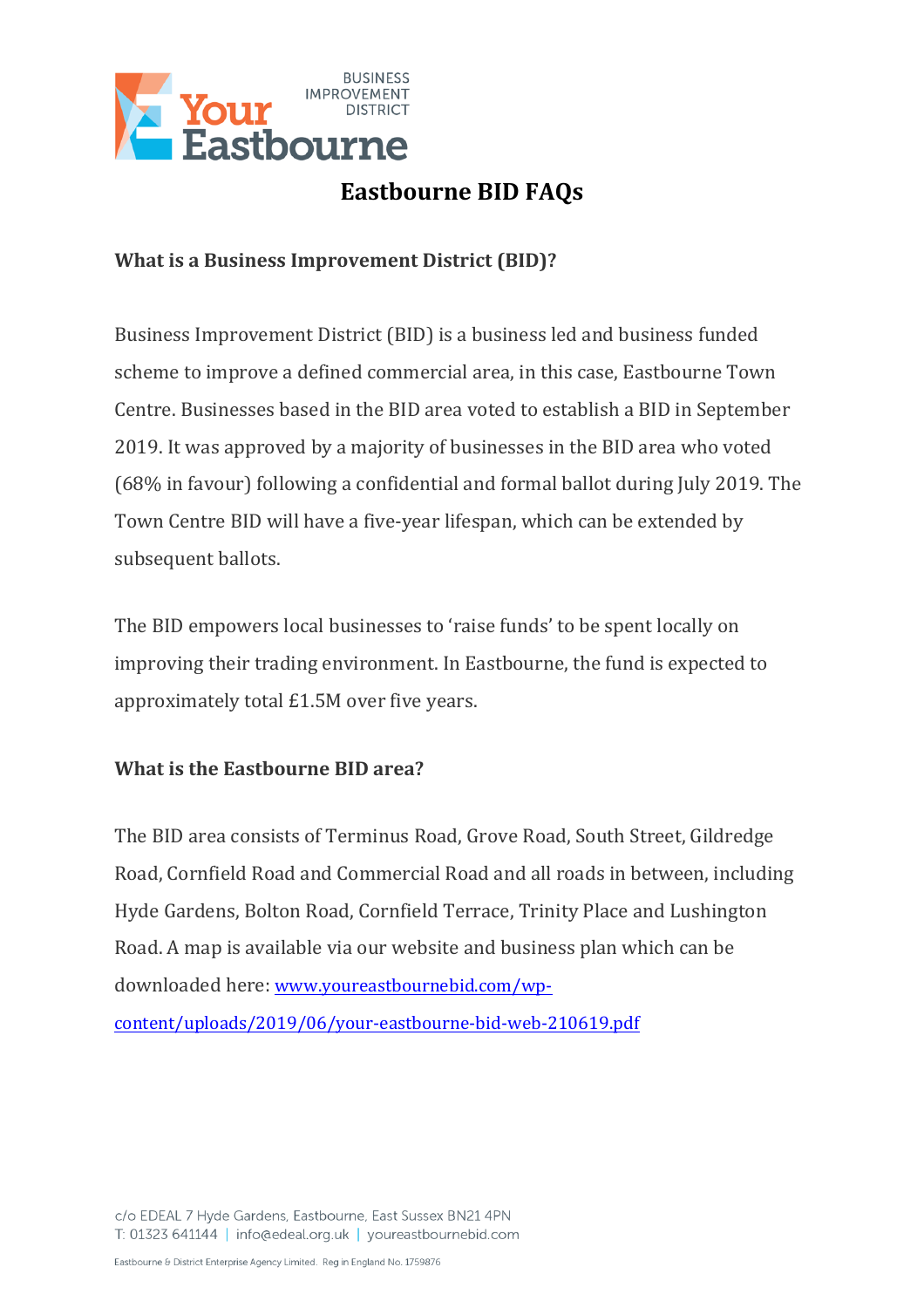

## **What are the aims of Eastbourne BID?**

The BID will:

- improve the Eastbourne experience for visitors, residents and businesses
- market the town as a great place to work, live, shop and visit
- provide a voice for the town centre's businesses
- enhance the area with winter lighting, signage and planters and create shopping identities in independent areas.

A full outline of Your Eastbourne BID aims, objectives and proposals can be found in the Your Eastbourne BID Business Plan and on our website – [www.youreastbournebid.com](http://www.youreastbournebid.com/)

#### **How is the BID financed?**

Your Eastbourne BID is primarily financed through a BID levy applied to qualifying businesses within the BID boundary. This will generate around £1.5 million over the first 5 year term. The levy is 1.5% of a business' rateable value of £6,000 and over.

Exemptions and exceptions:

- All businesses with a rateable value of up to £5,999 will be exempt from the levy
- Serviced tenants of The Beacon receive a discount of 15%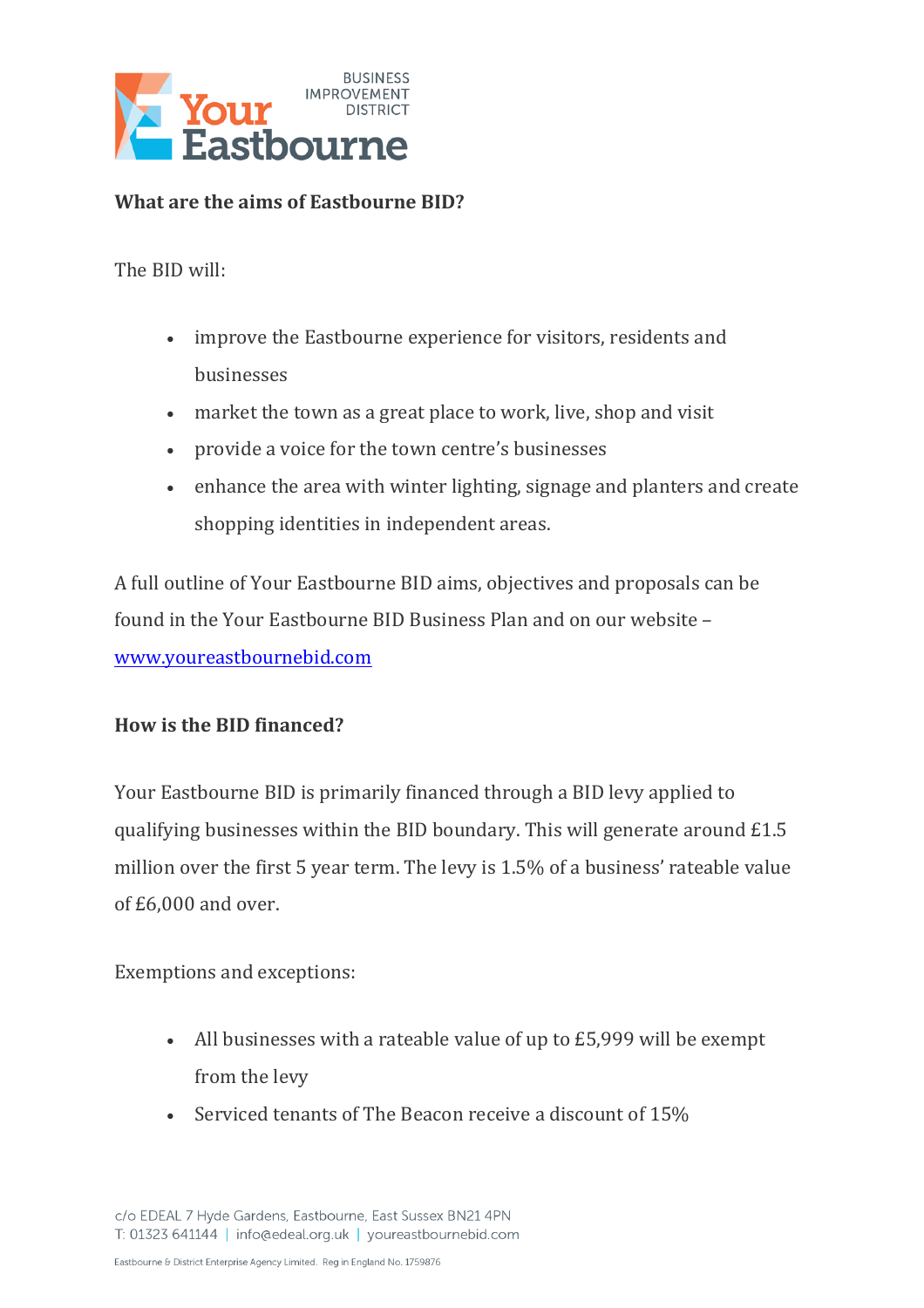

 Charities who do not have a retail unit and NHS premises which do not practice private health services are exempt

The levy income can be used to lever in more funding; for example from public sector agencies, grant bodies, sponsorship, landowners and trading income, during the 5 year scheme, maximising the potential funding stream and the benefits that the BID can achieve.

## **Who collects the BID levy?**

The BID levy will be collected by Eastbourne Borough Council. BID Legislation provides for local authorities to be the billing body as the Council already has systems and procedures in place to collect the business rates.

# **What happens to the BID levy when it is collected by the Council?**

All money collected by the Council will be paid direct to the BID Operating Company. There will be a small collection charge (approximately 3%) but no funds are held back for funding other statutory services unless these are additional and requested by local businesses.

## **How will Your Eastbourne BID be managed?**

A panel of directors will be elected who will have overall responsibility to all BID levy payers for the delivery of the BID and will direct the BID Chief Executive.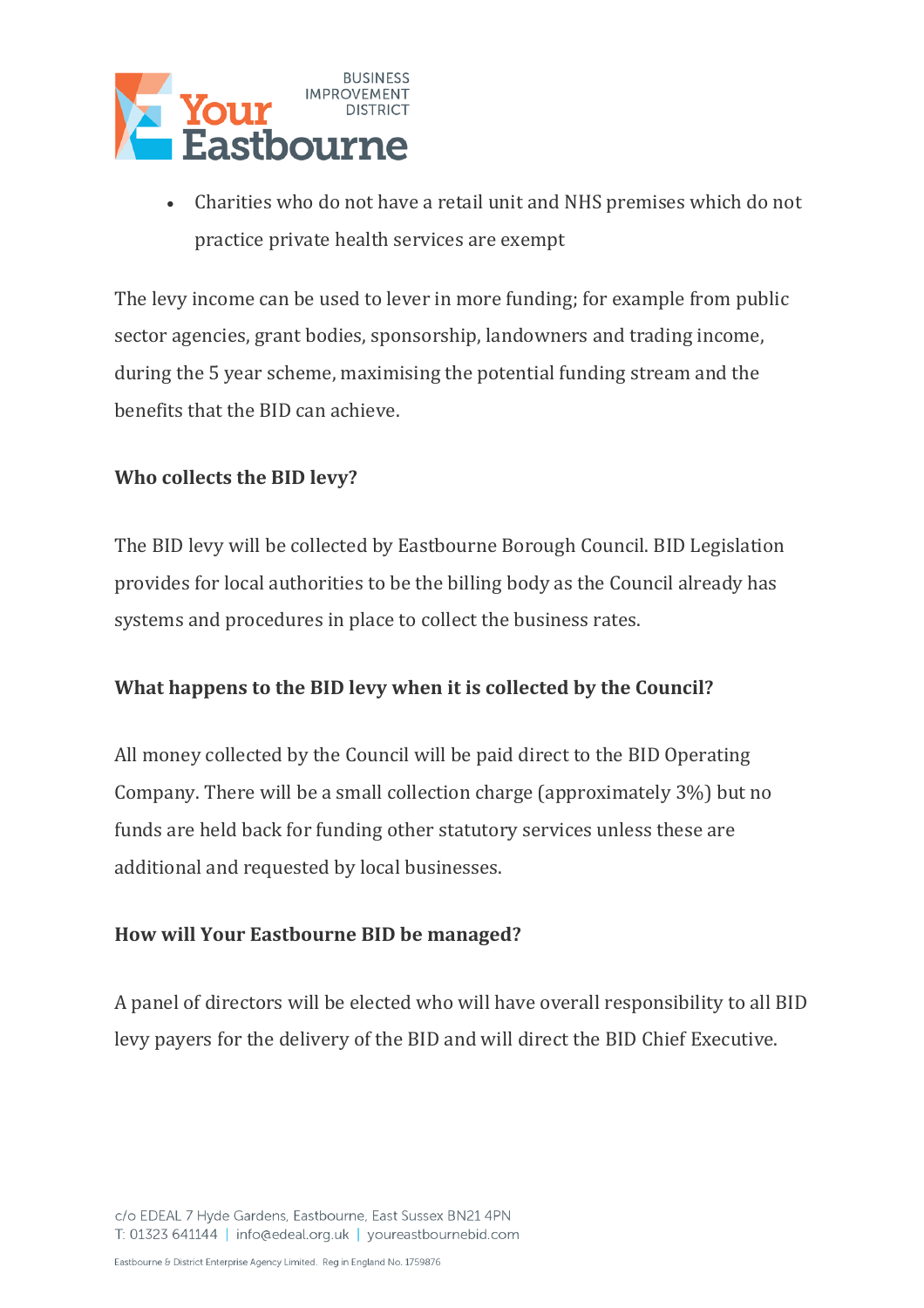

## **Can I be part of the BID board?**

The BID board will be elected by members. You can volunteer to be part of the board by standing for election at future AGMs.

## **How do I pay my BID Levy invoice?**

Businesses will be sent a separate invoice for the BID levy. You can pay by BACS or cheque.

## **Can I pay by instalments?**

You will receive a separate annual invoice for your BID account and the terms of these are payment in full.

## **What happens if I refuse to pay?**

It is hoped that all businesses will see the benefits of contributing to the BID. In the event of non-payment, on behalf of the BID operating company (Your Eastbourne BID), the council will recover any sums due in line with normal recovery processes. This may mean that defaulters receive a reminder, final notice and may ultimately face court proceedings. However, the council will liaise with Your Eastbourne BID Board to discuss such cases and Your Eastbourne BID will encourage payment for the benefit of all.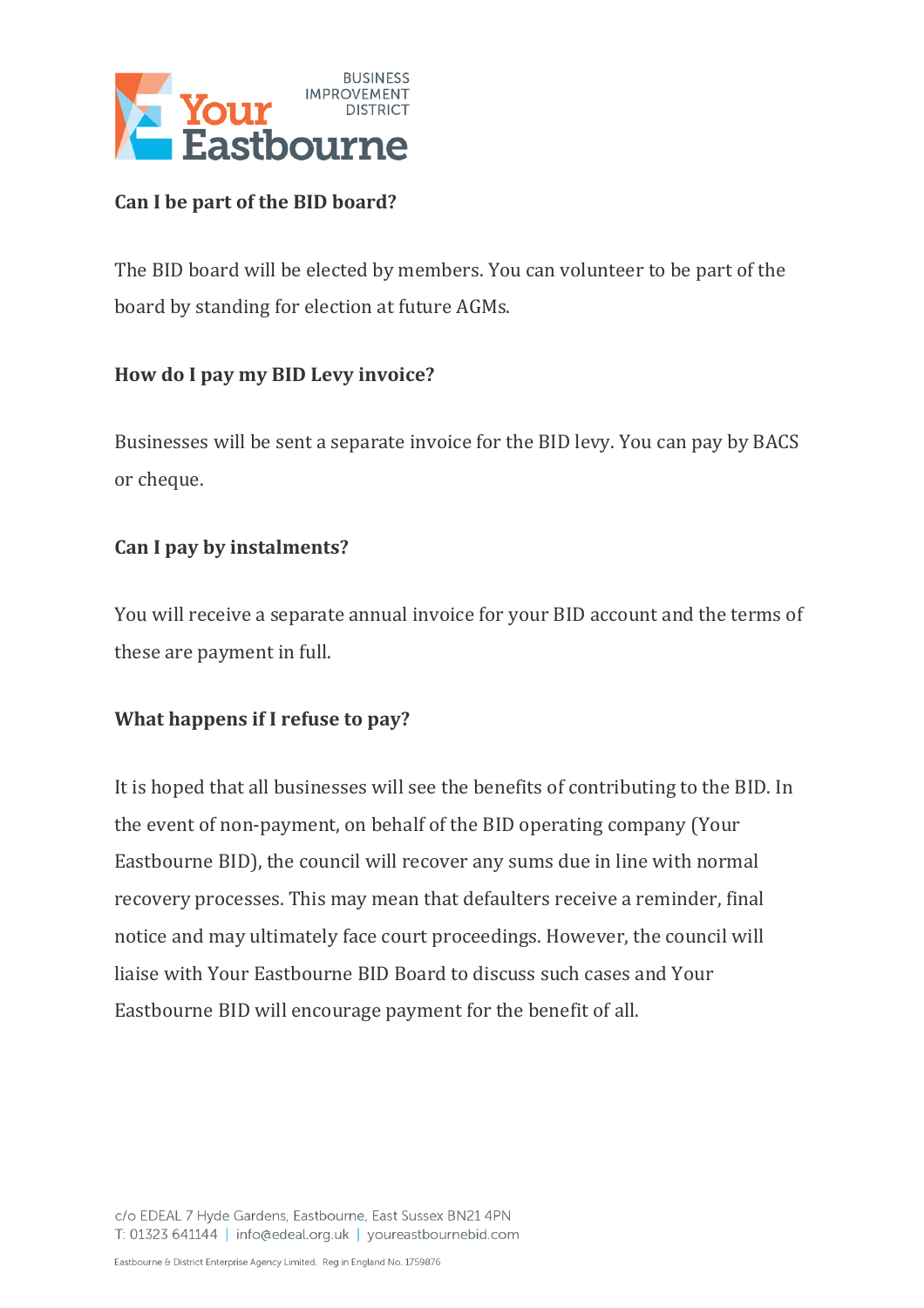

#### **How long does the BID last?**

The current Your Eastbourne BID term operates for five years. It starts on  $4^{\text{th}}$ September 2019 and will end on 3rd September 2024.

## **What if I am a new hereditament or my rateable value changes?**

If a new hereditament joins during the year, then they will be added to the BID at their first annual billing.

Should a hereditament have their rateable value re-assessed, this will be updated at their next annual billing. Amendments will not be issued or backdated.

## **What happens if my property is empty / vacant?**

There are no reductions for empty properties.

#### **Why do my business rates not cover this?**

Business Rates are a statutory local tax levied to provide generic services by the local authority. Under the business rates retention scheme introduced from 1 April 2013, the local authority keeps a proportion of the business rates paid locally. This is normally 50% and the rest goes to the Treasury.

The BID levy will pay for specific services and benefits over and above those already offered by the local authority and other statutory agencies and functions on top of the base-line services that the Council provides. These additional